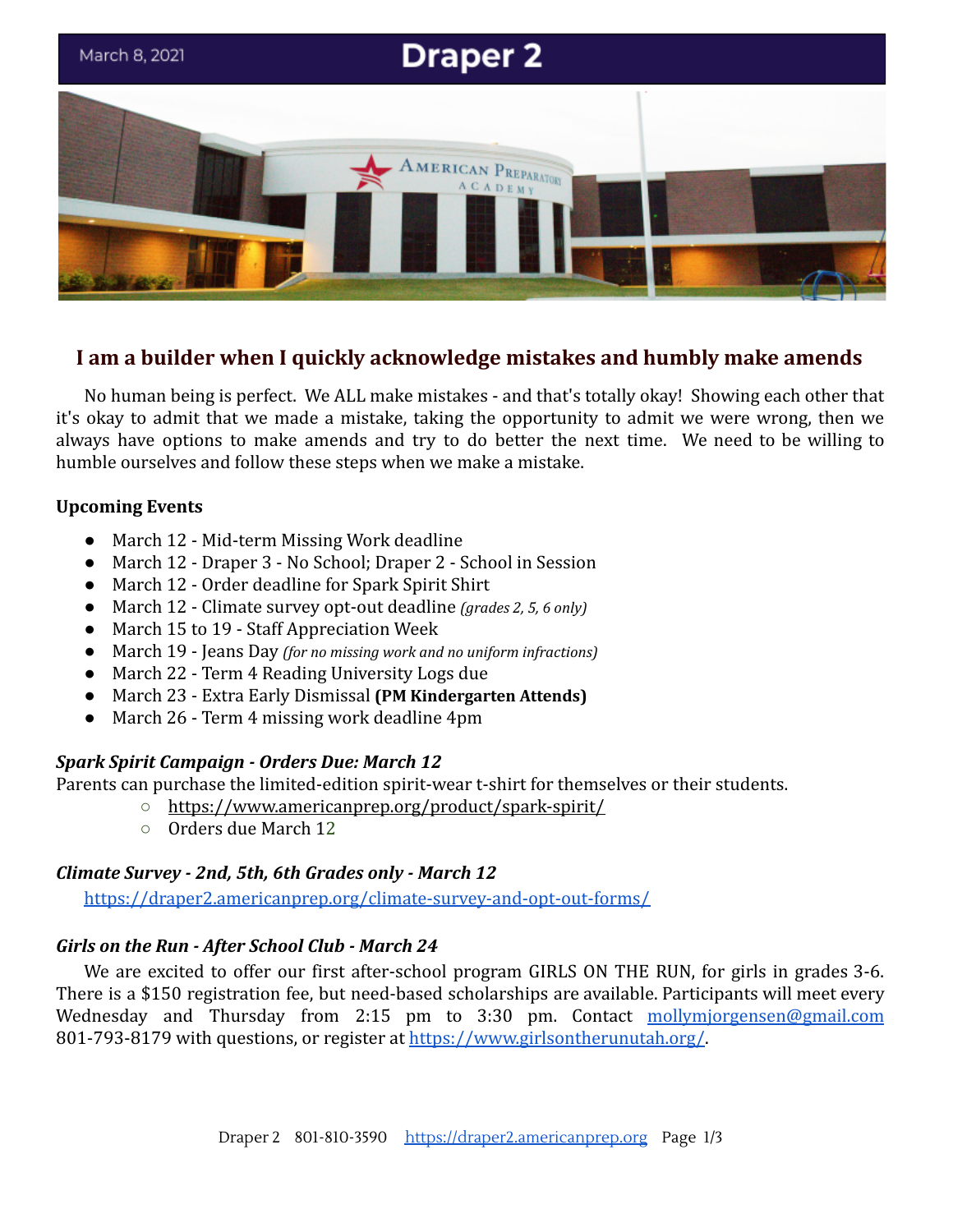### *Staff Appreciation Week - Destination Appreciation - March 15 to 19*

We are so excited this year for our Staff Appreciation Week. We will have 5 outstanding days to thank our staff for the wonderful work and tireless dedication to our students, even during the most challenging circumstance. We have picked a destination theme for each day:

| Monday - Wild West  | Thursday - Time Travel                                              |
|---------------------|---------------------------------------------------------------------|
| Tuesday - Hawaii    | Friday - Guess where I am going!                                    |
| Wednesday - Ireland | Our staff will be able to dress for each day if they would like to. |

|                       |                     | We would like to send a BIG THANK YOU to the many parents who are decorating doors for our Staff: |                  |
|-----------------------|---------------------|---------------------------------------------------------------------------------------------------|------------------|
| Makayla Marchant      | Caliegh Hadlock     | Samantha Black                                                                                    | Erin Christensen |
| Heather Wall          | Erin Dixon          | Gretel DeLaCruz                                                                                   | Luciana Infanti  |
| Sandra Covert         | Ashwin Durge        | Karen Ellsworth                                                                                   | Molly Jorgensen  |
| Holly Archuleta       | Manju Joon          | Rosangela Carbajal                                                                                | Alisah Staggs    |
| Melanie Jorgensen     | <b>Tess Douglas</b> | Elaine Scheidecker                                                                                | Jessica Goff     |
| Kenzi Garn            | Mayumi Namgur       | Shannyn Steinman                                                                                  | Tanya Parke      |
| <b>Brenda Emerson</b> | Crystal Adamson     | <b>Mandy Brown</b>                                                                                | Eunyoung Choi    |
| Lenka Becz            | Emily Kim           | <b>Brittney Baugh</b>                                                                             | Jerilyn Hanks    |
| Michelle Goudge       |                     |                                                                                                   |                  |

The door decorating makes our Staff feel so special and loved. THANK YOU to ALL of our parents who are bringing special treats each day as well. Our staff will really feel your love and appreciation.

#### *School Pictures and Yearbook Orders*

We are working with our photographer to schedule photo retakes (including all off-campus students) and class pictures after Spring Break. We will also open up yearbook orders at that time.

#### *COVID Update*

Great news! We are responding to updates from the state regarding COVID-19 restrictions. Our students no longer have to wear a mask during recess. We also no longer have to limit the number of people in a room as long as everyone is wearing a mask. This will allow us to resume live assemblies! We are so excited because this means we can move forward with our traditional Builder of the Year and Memorial Day assemblies!

#### *6th Grade Draper 3 Tour Dates*

For all of our 6th-grade students who will be going into 7th grade at D3 in the fall; Draper 3 has set up the below dates for parents to take a tour. A tour is OPTIONAL and the student does NOT need to attend. This is a perfect time to ask questions, see the building and help you decide where you want to be next year. You can sign up here: <https://www.signupgenius.com/go/8050f4daca92ca4fe3-2021> April 14th 2021 10:00 AM June 15th 2021 10:00 AM May 19th 2021 10:00 AM June 29th 2021 10:00 AM July 14th 2021 10:00 AM

### *Test Data and School Report Cards Available*

The 2019-2020 School Report Cards are available on the American Prep website's Parent Library under "Plans and Reports" [\(http://www.americanprep.org/plans-and-reports/](http://www.americanprep.org/plans-and-reports/)). School Improvement Plans for our Title I Campuses will also be located at this site. If you have any questions regarding this data, feel free to contact your school administrators.